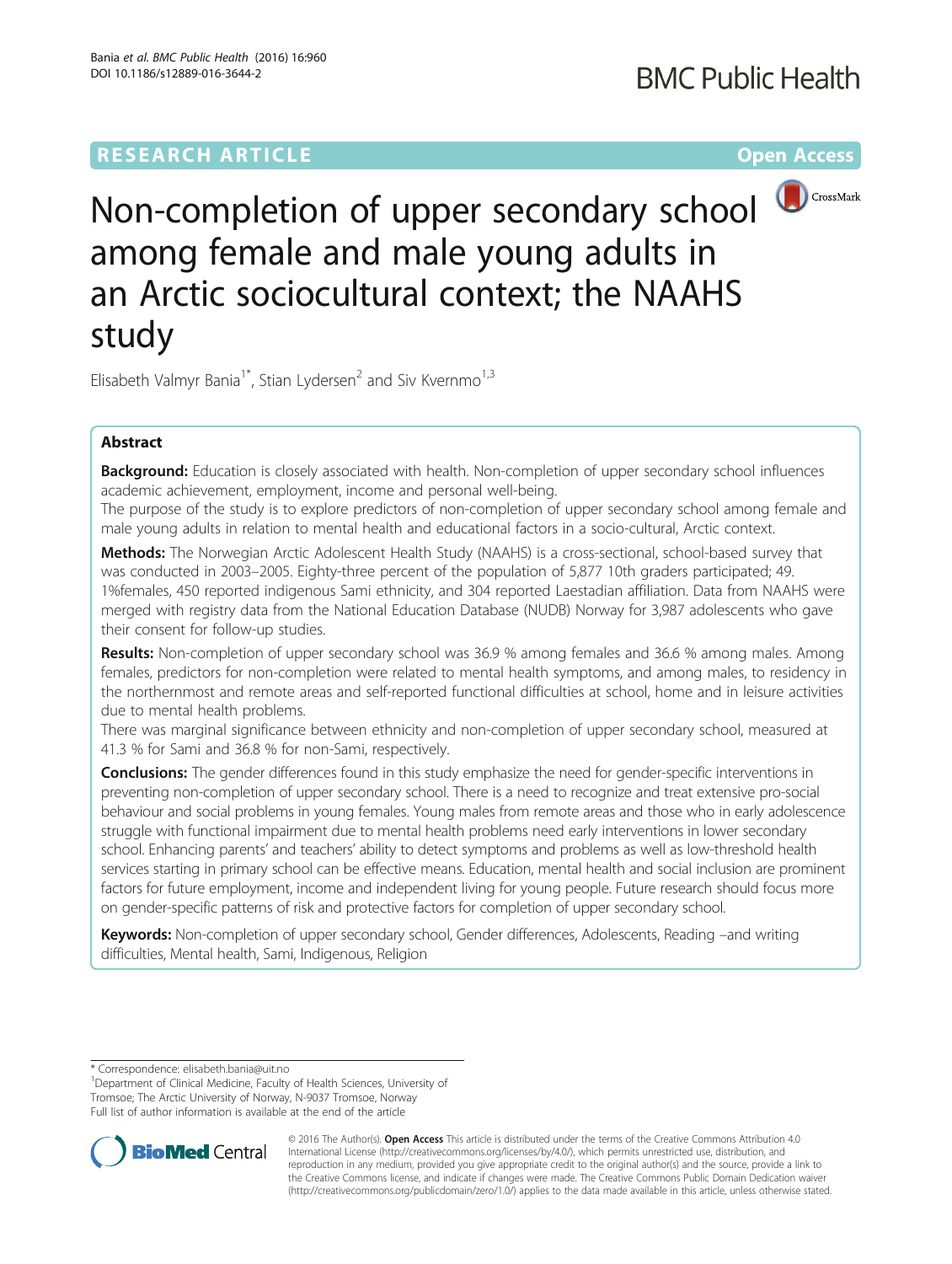## Background

Non-completion of upper secondary school is a widespread phenomenon and a public health issue as education has a strong impact on living conditions, personal well-being, and health [[1\]](#page-9-0). Research into the underlying mechanisms of this phenomenon has shown various results for different adolescent groups, complicating general preventive initiatives [\[2](#page-9-0), [3](#page-9-0)] Social, educational, behavioural, and mental health factors are all found to contribute, but to differing extents [\[1](#page-9-0), [4](#page-9-0)–[10](#page-9-0)]. Our aim in this study is to examine how various aspects of young adolescence such as social and cultural environments, mental health, and educational characteristics predict later non-completion of upper secondary school among females and males in an Arctic sociocultural context.

Mental health issues and behaviours representing a risk to health are found to influence performance in upper secondary school [[11](#page-9-0)] and completion [\[12, 13](#page-9-0)]. Youngsters diagnosed with ADHD (Attention Deficit Hyperactivity Disorder) are more likely to not complete upper secondary school due to attention problems associated with ADHD and comorbid learning disabilities [\[14\]](#page-9-0). Breslau et al. [[14](#page-9-0)] suggested that internalizing symptoms such as depression does not influence youngsters' completion of upper secondary school, while other studies show a significant association between early adolescents depressive symptoms and later non-completion of upper secondary school [\[3](#page-9-0), [12\]](#page-9-0). In studies of younger adolescents, deviant behaviour such as poor conduct are contributing factors to non-completion of upper secondary school by obstructing educational achievements [\[3, 9](#page-9-0)].

Newcomb, Abbott [[15\]](#page-9-0) found that structural strain such as gender, ethnicity and socio-economic status (SES) along with academic achievement reflected in marks influenced completion of upper secondary school. Based on current research, it is estimated that an average of 17 % of all young people, mainly males, within the Organization for Economic Co-operation and Development (OECD) countries will not complete upper secondary school over their lifetimes [[16, 17](#page-9-0)]. Young women are now more likely than young men to complete upper secondary school in almost all OECD countries [\[16, 17](#page-9-0)]. The gender gap on all academic levels are widely recognized [\[18](#page-9-0)–[20\]](#page-9-0). Female students perform better academically than male students [\[21](#page-9-0)], and more often complete their studies despite feeling distressed [[20\]](#page-9-0). Attributes such as independence and competitiveness correspond to the stereotypical perceptions of masculinity, while interpersonal skills and cooperation abilities are more typically associated with femininity. Then again, other typically masculine traits, such as self-confidence, predict achievement and deviant behavior drop –out [[13\]](#page-9-0) However, completion and non-completion of upper secondary school among females and males is more complicated when multivariate factors are included. Gender-specific analysis will be helpful in conducting what Newcomb et al. [\[15](#page-9-0)] present as a more processoriented investigation of non-completion of upper secondary school. Parental SES is shown to have great impact on completion and non-completion of upper secondary school, where low parental SES is associated with non-completion, and higher parental SES is associated with completion [[2, 22\]](#page-9-0).

Educational characteristics, such as educational aspirations, average marks and reading and writing difficulties mutually influence each other [\[6](#page-9-0)]. The single most prominent factor of educational aspirations on higher level is higher average marks, and for typically vocational education, lower average marks [[8\]](#page-9-0). Reading difficulties do not indicate solely learning difficulties, but a lack of comprehension can impact average marks and completion or non-completion of upper secondary school [[23](#page-9-0)]. Writing difficulties are often combined with reading comprehension difficulties, indicating complex difficulties and leading to poor marks and non-completion. [[6](#page-9-0), [23](#page-9-0)]. Educational skills, parental SES, the social context and mental health all influence educational aspirations [[8](#page-9-0)], underscoring the importance of adolescents' motivation to complete upper secondary school [\[2, 4](#page-9-0), [24](#page-9-0), [25\]](#page-9-0) and may act as mediators or predictors of both completion and noncompletion [[26\]](#page-9-0).

Studies outside the Arctic have addressed drop out from upper secondary school, also among indigenous people [[22, 27](#page-9-0)–[29\]](#page-9-0). Nevertheless, few studies in the Arctic have examined how educational factors predict noncompletion of upper secondary school when controlling for the presence of mental health, educational -and sociocultural factors.

Arctic Norway, characterized by its scattered, remote and multi-ethnic population, including the indigenous Sami with their own language and culture, is overrepresented in terms of non-completion of upper secondary school when compared with OECD countries and the rest of Norway [\[16, 17](#page-9-0), [30\]](#page-9-0). The non-completion rates vary from 23 to 29 %, increasing with a higher latitude and more remoteness [[31](#page-9-0)]. The indigenous Sami are strongly affiliated to the Laestadian religious movement traditionally considered a Sami version of Lutheran Christianity, and is still strongly maintaining abstinence norms, conservative moral ethics and an ideal of strong family cohesion [\[32](#page-9-0)–[35\]](#page-9-0). The sociocultural and geographical context of Arctic Norway constitutes a unique structural frame, compared to more centralized locations, with its indigenous Sami, the Lutheran Christian Laestadians and the geographical periphery. Despite these differences, the school system, as in the rest of the Norway, continues to be based on urban and mainstream values and practice [\[36](#page-9-0)].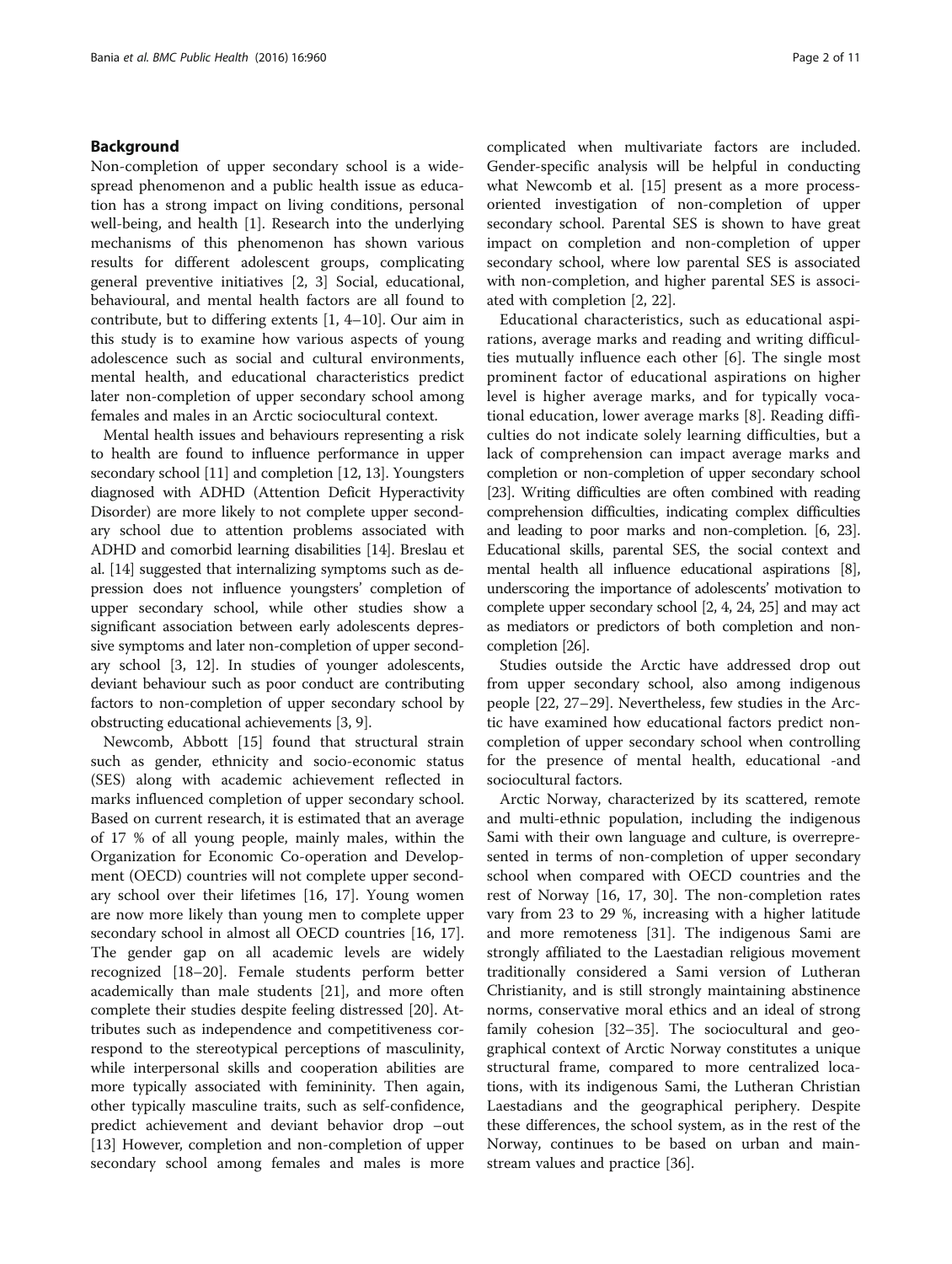Previous studies have revealed that indigenous peoples have higher non-completion rates than the majority population [\[37](#page-9-0)–[39\]](#page-9-0). Among upper secondary school students in Sami areas in Norway in the mid-nineties, the non-completion rate was 54 % irrespective of the pupil's ethnicity, and even higher nearly a decade later, with an alarmingly high non-completion rate of 58 % of all pupils and 63 % for males [\[40\]](#page-10-0). Indigenous peoples, the Sami minority included, were subjected to boarding schools, a forced change of language and loss of group culture until the late 1900s. These circumstances may have resulted in a resistance towards the school system that may have been transferred to their descendants [[41, 42](#page-10-0)].

The first aim of this study was to estimate the prevalence of non-completion of upper secondary school between females and males, Sami and non-Sami in Arctic Norway. The second aim was to determine the predictive value of adolescent sociocultural factors such as residency, parental socioeconomic status, and Laestadian religious affiliation on completion of upper secondary school. Thirdly, we wanted to examine the impact of personal traits such as young people's mental health (symptoms and functional impairment), and educational characteristics on later noncompletion of upper secondary school when controlled for sociocultural factors. Finally, we wanted to examine for possible gender differences in predictors of completion and non-completion of upper secondary school.

We expected that lower parental SES, male gender, Sami ethnicity, reading and writing difficulties and mental health problems would increase the risk of non-completion of upper secondary school, whereas good educational skills, Laestadian religious affiliation and higher educational aspirations would decrease the risk.

## **Methods**

#### Sample and procedure

The participants in the Norwegian Arctic Adolescent Health Study (NAAHS) included 4,881 of 5,877 (RR 83 %) 15/16-year-old 10th grade pupils in lower secondary schools from January 2003 to January 2005. All 10th graders in the three northernmost Norwegian counties were invited to participate.

The questionnaires were administered in a two-hour period in a classroom setting monitored by project staff, and pupils who were absent completed the survey later. The questionnaire was available in two languages: Sami and Norwegian.

The adolescents had to provide written consent for later follow-up studies including linkage to registry data. A total of 3,987 (68 %) of the invited sample gave their consent. Data on upper secondary school were missing for six students, and these were excluded from the study, leaving a working sample of 3,981 students.

In order to investigate completion and non-completion of upper secondary school, data from NAAHS were merged with registry data from the National Education Database (NUDB) from the period 2003–2013. NUDB is a national registry database, with data covering all aspects related to education (primary school, lower secondary school, upper secondary school and higher education). Upper secondary school is a universal right for all youth under the age of 25 in Norway, and is generally completed in three years. The Regional Committee for Medical Research Ethics approved the study.

#### Measures

## Outcome variable from NUDB

Completion of upper secondary school is defined as achieving a complete diploma of upper secondary school within five years after completing secondary school. Not having completed upper secondary school within five years after lower secondary school was defined as "noncompletion". Completion of upper secondary school was used as the reference group criterion.

### Explanatory variables from the NAAHS study

Gender. Female gender was used as the reference group.

Residency refers to the county where the adolescent lived during lower secondary school. The three northernmost counties in Norway were compared: Nordland, Troms and Finnmark of which Finnmark is the northernmost and most remote and most sparsely populated county. Nordland county, the southernmost, has the greatest number of inhabitants and is used as the reference group.

Sami ethnicity was measured by an assessment of parents' ethnicity, Sami language competence in parents, grandparents and the participants, and ethnic selfidentification. Participants who had one or more of these affiliations present were classified as having Sami ethnicity [[43](#page-10-0)]. Non-Sami ethnicity was used as the reference group.

Socioeconomic status (SES): Information was obtained about the parents' occupation and classified according to the International Standard Classification of Occupation (ISCO-88) [\[44](#page-10-0)], and later reclassified into five categories, here labelled Parental SES. The categories used were: "Higher administrative position" [[1](#page-9-0)], "Intermediate position" [\[2](#page-9-0)]; "Lower administrative position" [\[3](#page-9-0)]; "Primary industry" [[4](#page-9-0)] and "Blue-collar worker" [[5\]](#page-9-0)." Unknown position", reported by only a few participants, and recoded into the missing group. Option [[1](#page-9-0)] was used as the reference group.

Laestadian affiliation was measured by the youth's selfreports of their own, or the parents' or the grandparents' affiliation to the Laestadian religious movement. Participants having one or more of the affiliations were classified as having Laestadian affiliation. Non-Laestadian affiliation was used as the reference group.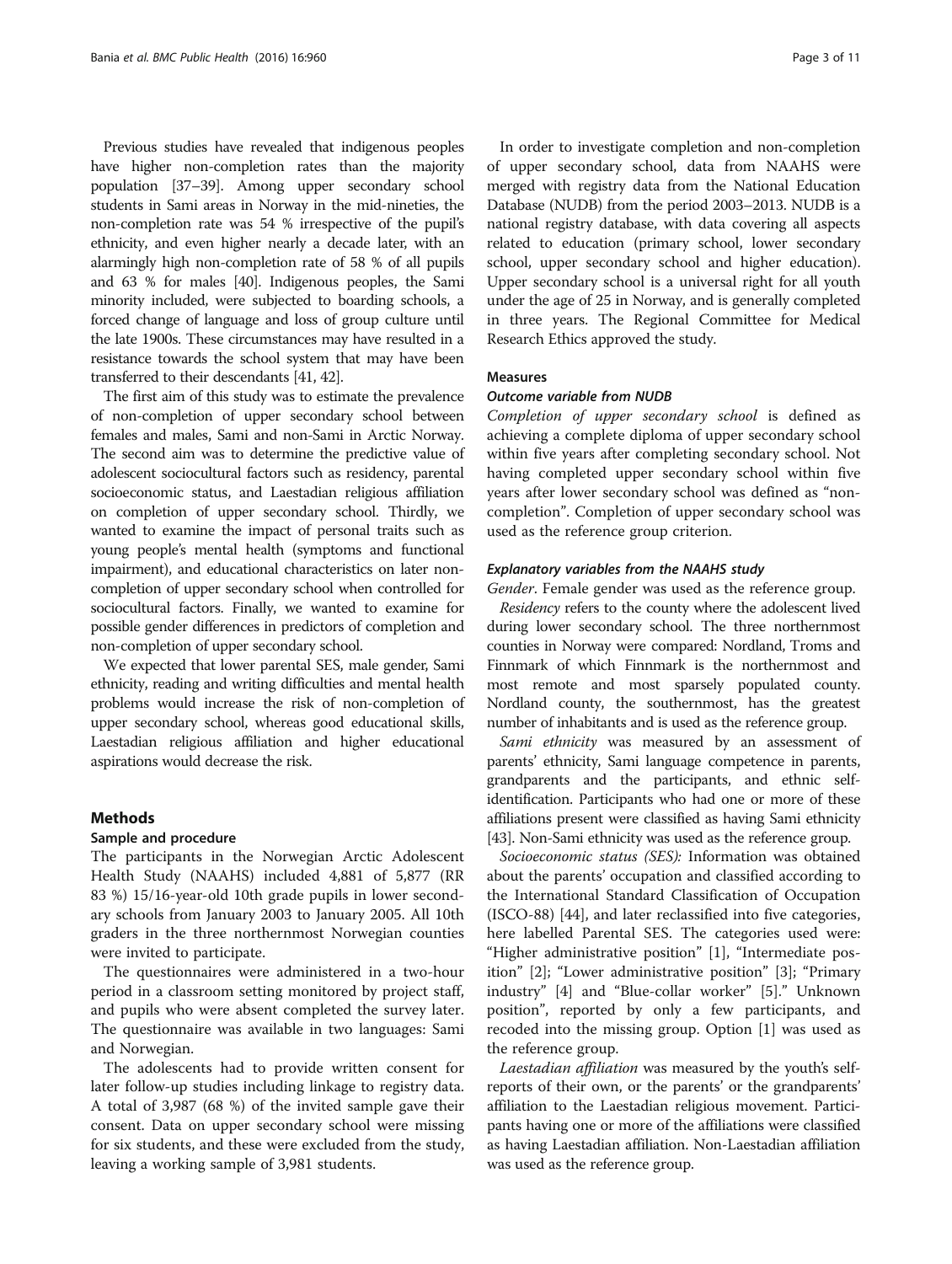## Mental health

Strength and Difficulties Questionnaire (SDQ) [\[45](#page-10-0)] consists of five subscales. We used all subscales as measures of psychosocial health: the Emotional Symptom scale (SDQ-emotions; Cronbach's alpha = .70); the Pro-Social Behaviour scale (SDQ-pro-social; Cronbach's alpha = .65) and the Peer Problem Scale (SDQ-peer; Cronbach's alpha = .52); the Hyperactivity-Inattention scale (SDQhyper; Cronbach's alpha = .64); the Conduct Problem scale (SDQ-conduct; Cronbach's alpha = .47). The subscales have five items each with scores from 0 to 2 on each item, indicating;  $0 = Not$  correct,  $1 = Correct$  sometimes  $2 = \text{Totally correct}$ . The Pro-Social subscale has inverse scores. The total score for these subscales ranged from 0 to 10, with the lowest score indicating the least amount of difficulty, and for pro-social behavior the highest score (up to 10) indicating the least amount of difficulty. Each question was scored from 0 to 2, with 0 indicating no problems and 2 indicating great worries and large problems. The scales were operationalized on the basis of the mean scores of the five questions.

The subscale SDQ-Impact scale (SDQ-impact, Cronbach's alpha = 0.69) was used, where a score of 10 implies the greatest functional impairment due to mental health problems in home life, friendships, classroom activities and leisure activities. The scale consisted of 5 questions, and operationalized by mean score.

## Educational characteristics

Average marks are based on the four major subjects: mathematics, Norwegian, English and social sciences in lower secondary school. The Norwegian system of school marks ranges from 1 to 6  $(1-2)$  = poor, 3 = average,  $4 = \text{good}$ ,  $5 = \text{very good}$  and  $6 = \text{excellent}$ . For this variable to be included in the analyses, a reported mark in at least three out of the four subjects must be present.

Reading –and writing difficulties (RWD) is measured by the question "Have professionals stated that you have or have had reading –and writing difficulties?" with the following options; "Yes, large problems", "Yes, medium problems" and "Yes, some problems", or "No problems". Positive score on one of the first three options was scored as "yes" [\[1](#page-9-0)]. Not reporting RWD was used as the reference group.

Educational aspirations were measured by the question "What is the highest educational level you plan to reach?" from the cross-sectional survey NAAHS, completed 2003– 2005. The students could only respond to one option;

"University or junior college on high level" (teacher holding a master's degree, solicitor, civil engineer, dentist, doctor, psychologist, master in business administration, etc.) [\[1\]](#page-9-0), "University or junior college at middle level" (Norwegian university degree (3.5– 4.5 years), teacher, social worker, nurse, police, engineer, journalist, etc.) [[2](#page-9-0)],

"Diploma upper secondary school" [[3\]](#page-9-0), "Vocational education at upper secondary school level (chef, hairdresser, builder, electrician, assistant in health and social care etc.) [[4\]](#page-9-0), "One year in upper secondary school" [\[5\]](#page-9-0), "Other: blank to be filled in" [\[6](#page-9-0)], "I have not decided" [\[7](#page-9-0)].

The options were recoded into 4 categories: higher [\[1](#page-9-0)], intermediate [\[2](#page-9-0)], lower [[3\]](#page-9-0), and undecided [[4\]](#page-9-0) (undetermined on the choice of profession).

The option 'undecided' was used as the reference group.

## Statistical analyses

Groups were compared using Pearson's chi squared test for categorical data, and Student's *t*-test for continuous data. Logistic regression analyses were carried out with completion and non-completion of upper secondary school as the dependent variable, unadjusted and fully adjusted separately for females and males. In the logistic regression analyses, missing values were handled using multiple imputations (MI). All variables used in the subsequent analyses were included in the imputation model. One hundred data sets were imputed, as recommended by van Buuren [[46](#page-10-0)]. The MI analyses gave substantially the same results as complete case analyses (CC). Only results from MI analyses are reported.

Two-sided  $P$ -values ≤0.05 were considered statistically significant. SPSS 22 was used for all analyses.

## Results

A total of 10.0 % of the sample were indigenous Sami. More Sami youth reported Laestadian affiliation and primary industry vocations, such as reindeer herding. Regarding parental SES, significantly more Sami parents worked in the primary industry. The numbers were reversed for parental lower administrative position. The proportion of Sami students was highest in the northernmost county (Table [1\)](#page-4-0).

Non-completion of upper secondary school was fairly equally distributed between genders, with prevalence of 36.9 % for females and 36.6 %, for males. Sami young people showed marginally significance towards noncompletion (41.3 %) compared to non-Sami counterparts  $(36.8 \%)$  ( $p = .05$ ). More Sami adolescents and more males reported Laestadian affiliation compared to non-Sami and females. Females reported more academic aspirations at higher and intermediate level than males, whereas males reported more vocational (lower) aspirations than females. No significant gender difference occurred for indecisive aspirations, nor for educational aspirations between Sami and non-Sami adolescents.

The analyses revealed that for SDQ-subscales and Average marks only male gender and SDQ-impact showed statistical significance (F = 4.89,  $p = .03$ ). (Data not shown).

There was a significantly higher rate of non-completion of upper secondary school among males residing in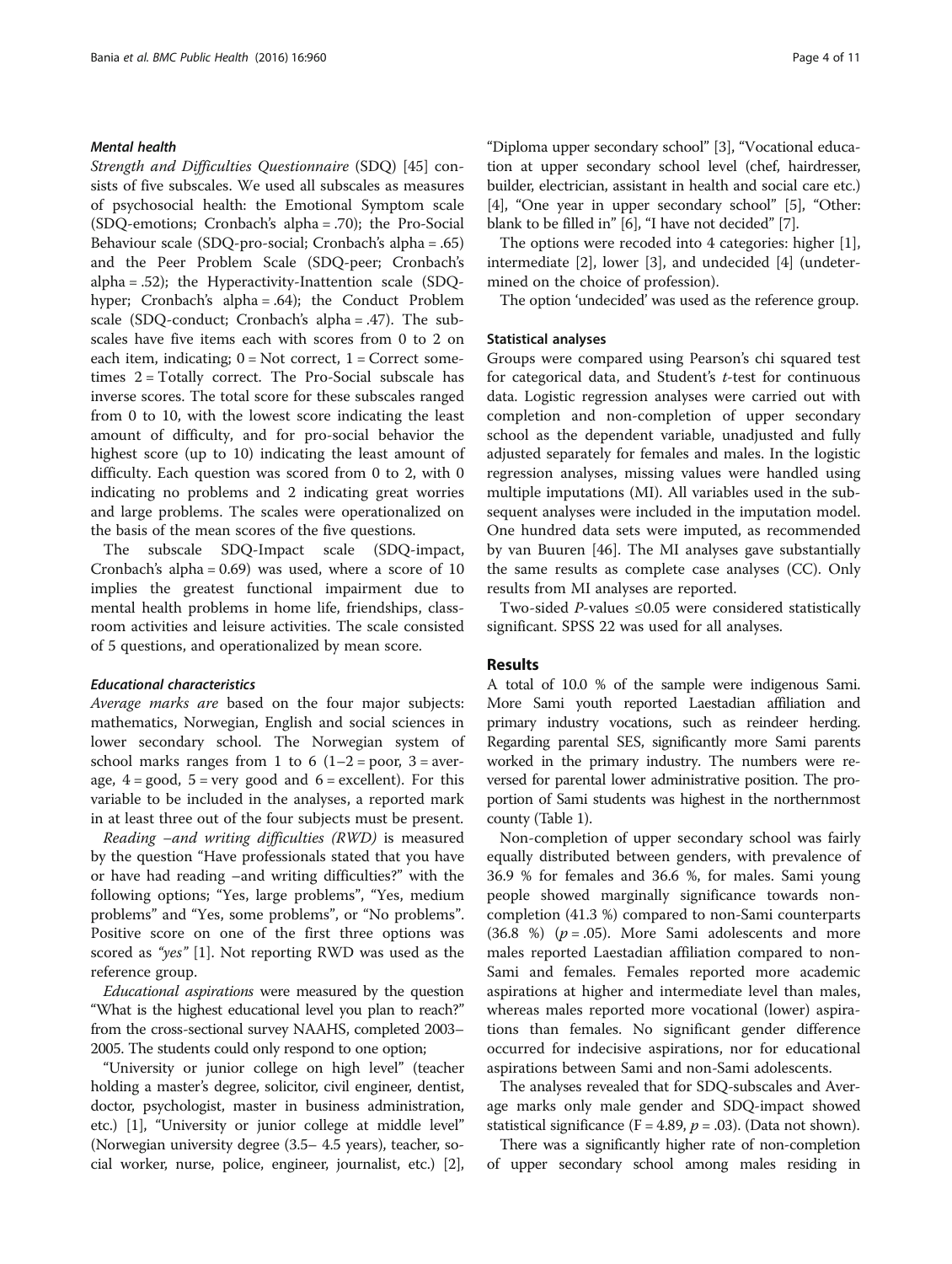|                                           |                            | Gender<br>$N = 3987$ |      |       |      |            |                            | Ethnicity<br>$N = 3987$ |      |          |      |                 |
|-------------------------------------------|----------------------------|----------------------|------|-------|------|------------|----------------------------|-------------------------|------|----------|------|-----------------|
|                                           |                            | Females              |      | Males |      | $p$ -value |                            | Sami                    |      | Non-Sami |      | $p$ -value      |
|                                           | Total N (MV <sup>a</sup> ) | N                    | %    | N     | $\%$ |            | Total N (MV <sup>a</sup> ) | N                       | $\%$ | N        | $\%$ |                 |
| Upper secondary school                    | 3981 (6)                   |                      |      |       |      | ns         | 3639 (348)                 |                         |      |          |      | $\overline{\S}$ |
| Completion                                | 2518                       | 1253                 | 63.1 | 1265  | 63.4 |            | 2283                       | 213                     | 58.7 | 2070     | 63.2 |                 |
| Non-completion                            | 1463                       | 734                  | 36.9 | 729   | 36.6 |            | 1356                       | 150                     | 41.3 | 1206     | 36.8 |                 |
| Ethnicity/Gender                          | 3645 (342)                 |                      |      |       |      | ns         |                            |                         |      |          |      |                 |
| Sámi                                      | 365                        | 187                  | 10.2 | 178   | 9.8  |            |                            |                         |      |          |      |                 |
| Non-Sámi                                  | 3280                       | 1646                 | 89.8 | 1634  | 90.2 |            |                            |                         |      |          |      |                 |
| Religious group                           | 3987                       |                      |      |       |      | ***        | 3645 (342)                 |                         |      |          |      | $***$           |
| Laestadian                                | 254                        | 100                  | 5.0  | 154   | 7.7  |            | 253                        | 75                      | 20.5 | 178      | 5.4  |                 |
| Non-Laestadian                            | 3733                       | 1882                 | 95.0 | 1842  | 92.3 |            | 3392                       | 290                     | 79.5 | 3102     | 94.6 |                 |
| Residency                                 | 3987                       |                      |      |       |      | ns         | 3645 (342)                 |                         |      |          |      | $***$           |
| Nordland county                           | 2104                       | 1033                 | 51.9 | 1071  | 53.6 |            | 1923                       | 89                      | 24.4 | 1834     | 56.0 |                 |
| <b>Troms County</b>                       | 1310                       | 674                  | 33.9 | 636   | 31.9 |            | 1195                       | 119                     | 32.6 | 1076     | 32.8 |                 |
| Finnmark county                           | 573                        | 284                  | 14.2 | 289   | 14.5 |            | 527                        | 157                     | 43.0 | 370      | 11.2 |                 |
| Parental socio-economic status            | 3413 (574)                 |                      |      |       |      | ns         | 3146 (841)                 |                         |      |          |      | $\ast$          |
| Higher administrative position            | 461                        | 236                  | 13.5 | 225   | 13.5 |            | 430                        | 45                      | 14.5 | 385      | 13.6 |                 |
| Mediate administrative position           | 1374                       | 684                  | 39.2 | 690   | 41.4 |            | 1274                       | 122                     | 39.4 | 1152     | 40.6 |                 |
| Lower administrative position             | 965                        | 521                  | 29.8 | 444   | 26.7 |            | 881                        | 74                      | 23.9 | 807      | 28.5 |                 |
| Primary industry                          | 168                        | 81                   | 4.6  | 87    | 5.2  |            | 153                        | 25                      | 8.1  | 128      | 4.5  |                 |
| Blue collar work                          | 445                        | 225                  | 12.9 | 220   | 13.2 |            | 408                        | 44                      | 14.2 | 364      | 12.8 |                 |
| Educational characteristics (RWD)         | 3933 (54)                  |                      |      |       |      | ns         | 3598 (389)                 |                         |      |          |      | ns              |
| Reading and writing difficulties          | 797                        | 404                  | 20.6 | 393   | 19.9 |            | 726                        | 71                      | 19.7 | 655      | 20.2 |                 |
| Non-reading and writing difficulties      | 3136                       | 1558                 | 79.4 | 1578  | 80.1 |            | 2872                       | 290                     | 80.3 | 2582     | 79.8 |                 |
| Educational aspirations                   | 3928 (59)                  |                      |      |       |      | $***$      | 3605 (382)                 |                         |      |          |      | $\S$            |
| Educational aspiration higher level       | 865                        | 472                  | 24.0 | 393   | 20.1 |            | 812                        | 86                      | 24.0 | 726      | 22.4 |                 |
| Educational aspiration intermediate level | 722                        | 453                  | 23.0 | 269   | 13.7 |            | 664                        | 59                      | 16.4 | 605      | 18.6 |                 |
| Educational aspiration lower level        | 1224                       | 494                  | 25.1 | 730   | 37.2 |            | 1102                       | 95                      | 26.5 | 1007     | 31.0 |                 |
| Educational aspiration undeceive          | 1117                       | 549                  | 27.9 | 568   | 29.0 |            | 1027                       | 119                     | 33.1 | 908      | 28.0 |                 |

<span id="page-4-0"></span>**Table 1** Characteristics of the sample by registry data (NUDB), based on NAAHS variables (10<sup>th</sup> grade)

ns not significant

 ${}^{6}p$   $\leq$  0.10  $*$   $p$   $\leq$  .05  $**$   $p$   $\leq$  .01  $***$   $p$   $\leq$  .001

<sup>a</sup>MV missing values

Finnmark County  $(p=.02)$  (Table [2](#page-5-0)). Other demographic characteristics, such as Laestadian affiliation, parental socioeconomic status, educational aspirations or reading or writing difficulties showed no significant impact on completion or non-completion in this study. Statistically significant differences were only found in the effects between females and males. To ascertain gender specific predictors of upper secondary completion and non-completion, further analyses were carried out separately for females and males.

The gender-specific analyses for males showed that residency in Finnmark county predicted a higher rate of non-completion of upper secondary school, both in unadjusted and fully adjusted analyses (OR:1.46,  $p = .01$ , OR:1.42,  $p = .02$ ) (Table [3](#page-6-0)). Functional impairment

among males due to mental health problems in lower secondary school (SDQ-impact) predicted upper secondary non-completion in both unadjusted and fully adjusted analyses (OR:1.11,  $p = .03$ , OR:1.11,  $p = .04$ ) (Table [3](#page-6-0)). Lack of educational aspirations at higher level among males showed to have a marginal significant association of non-completion of upper secondary school (OR:0.77,  $p = .06$ , OR:0.75,  $p = .06$ ) in the unadjusted and fully adjusted analyses.

For females in the fully adjusted analyses, several mental health symptoms such as peer problems (OR:1.07,  $p = .04$ ), extensive pro-social behaviour (OR:1.08,  $p = .03$ ) and less emotional problems (OR:0.95,  $p = .05$ ) predicted noncompletion of upper secondary school.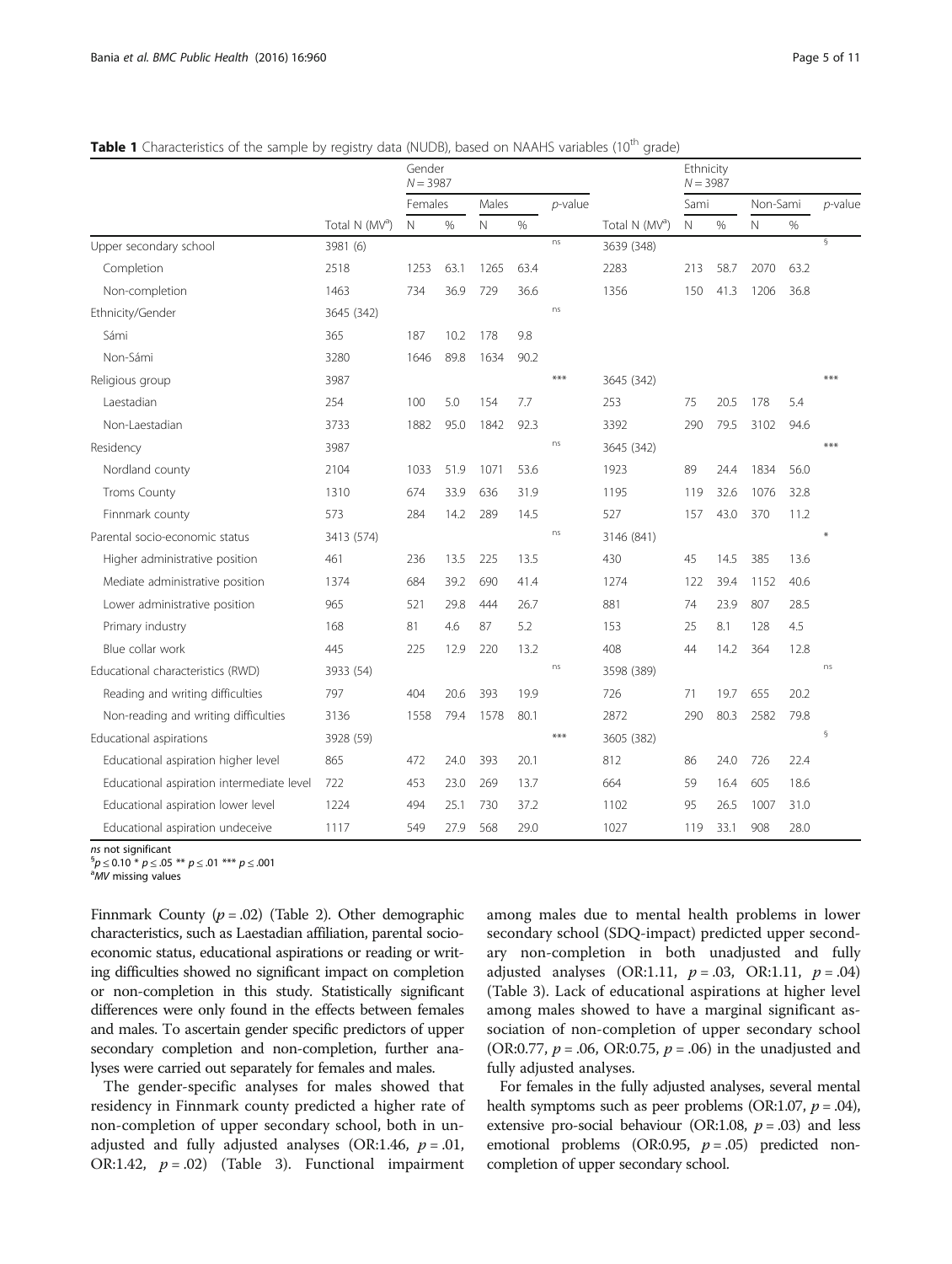|                                           |                            | Upper secondary school completion $N = 3987$ |      |                |      |             |      |      |                |      |            |  |
|-------------------------------------------|----------------------------|----------------------------------------------|------|----------------|------|-------------|------|------|----------------|------|------------|--|
|                                           | Total N (MV <sup>a</sup> ) | Female                                       |      |                | Male |             |      |      |                |      |            |  |
|                                           |                            | Completion                                   |      | Non-completion |      | Completion  |      |      | Non-completion |      |            |  |
|                                           |                            | $\hbox{N}$                                   | $\%$ | $\mathbb N$    | $\%$ | $p$ -value  | N    | %    | $\mathsf{N}$   | $\%$ | $p$ -value |  |
| Upper secondary school                    | 3981 (6)                   | 1253                                         | 63.1 | 734            | 36.9 |             | 1265 | 63.4 | 729            | 36.6 |            |  |
| Ethnicity/Gender                          | 3639 (348)                 |                                              |      |                |      | ns          |      |      |                |      | $\S$       |  |
| Sami                                      | 363                        | 109                                          | 58.9 | 76             | 41.1 |             | 104  | 58.4 | 74             | 41.6 |            |  |
| Non-Sami                                  | 3276                       | 1034                                         | 62.9 | 610            | 37.1 |             | 1036 | 63.5 | 596            | 36.5 |            |  |
| Religious group                           | 3978 (9)                   |                                              |      |                |      | $\S$        |      |      |                |      | ns         |  |
| Laestadian                                | 253                        | 55                                           | 55.6 | 44             | 44.4 |             | 97   | 63.0 | 57             | 37.0 |            |  |
| Non-Laestadian                            | 3725                       | 1195                                         | 63.5 | 690            | 36.5 |             | 1168 | 63.5 | 672            | 36.5 |            |  |
| Residency                                 | 3981 (6)                   |                                              |      |                |      | ns          |      |      |                |      | $\ast$     |  |
| Nordland county                           | 2103                       | 664                                          | 64.3 | 369            | 35.7 |             | 694  | 64.9 | 376            | 35.1 |            |  |
| <b>Troms County</b>                       | 1307                       | 420                                          | 62.6 | 251            | 37.4 |             | 410  | 64.5 | 226            | 35.5 |            |  |
| Finnmark county                           | 571                        | 169                                          | 59.7 | 114            | 40.3 |             | 161  | 55.9 | 127            | 44.1 |            |  |
| Parental socio-economic status            | 3413 (574)                 |                                              |      |                |      | ns          |      |      |                |      | ns         |  |
| Higher administrative position            | 461                        | 143                                          | 60.6 | 93             | 39.4 |             | 147  | 65.3 | 78             | 34.7 |            |  |
| Mediate administrative position           | 1374                       | 448                                          | 65.5 | 236            | 34.5 |             | 438  | 63.5 | 252            | 36.5 |            |  |
| Lower administrative position             | 965                        | 327                                          | 62.8 | 194            | 37.2 |             | 287  | 64.6 | 157            | 35.4 |            |  |
| Primary industry                          | 168                        | 49                                           | 60.5 | 32             | 39.5 |             | 47   | 54.0 | 40             | 46.0 |            |  |
| Blue collar work                          | 445                        | 143                                          | 63.6 | 82             | 36.4 |             | 139  | 63.2 | 81             | 36.8 |            |  |
| Educational characteristics               | 3927 (60)                  |                                              |      |                |      | $\mathbb S$ |      |      |                |      | ns         |  |
| Reading and writing difficulties (RWD)    | 794                        | 266                                          | 66.3 | 135            | 33.7 |             | 241  | 61.3 | 152            | 38.7 |            |  |
| Non-reading and writing difficulties      | 3133                       | 967                                          | 62.1 | 590            | 37.9 |             | 1008 | 64.0 | 568            | 36.0 |            |  |
| Educational aspirations                   | 3928 (59)                  |                                              |      |                |      | ns          |      |      |                |      | ns         |  |
| Educational aspiration higher level       | 865                        | 309                                          | 65.5 | 163            | 34.5 |             | 266  | 67.7 | 127            | 32.3 |            |  |
| Educational aspiration intermediate level | 722                        | 269                                          | 59.4 | 184            | 40.6 |             | 173  | 64.3 | 96             | 35.7 |            |  |
| Educational aspiration lower level        | 1224                       | 314                                          | 63.6 | 180            | 36.4 |             | 453  | 62.1 | 277            | 37.9 |            |  |
| Educational aspiration undeceive          | 1117                       | 349                                          | 63.6 | 200            | 36.4 |             | 351  | 61.8 | 217            | 38.2 |            |  |

<span id="page-5-0"></span>Table 2 Demographic characteristics by upper secondary school completion and gender

ns not significant

 ${}^{6}p$   $\leq$  0.10  ${}^{*}p$   $\leq$  .05  ${}^{**}p$   $\leq$  .01  ${}^{***}p$   $\leq$  .001

<sup>a</sup>MV missing value

The impact of parental SES, ethnicity, reading and writing difficulties, Laestadian affiliation and average marks were not significant for non-completion of upper secondary school of any gender in the analyses.

## **Discussion**

To the best of our knowledge, this is the first study to explore the prevalence and the prediction of completion and non-completion of upper secondary school among females and males in a representative cohort of indigenous and non-indigenous young people in a multi-ethnic Arctic area. To achieve this, a broad variety of factors in early adolescence such as ethnic, social, religious and geographical context, mental health and educational characteristics were linked with later upper secondary school outcome from a registry database.

The rate of non-completion of upper secondary school rate in Arctic Norway was high, and higher than in the rest of Norway [\[31\]](#page-9-0) and other OECD countries [\[16, 17](#page-9-0)]. Although marginal significance emerged in the unadjusted analyses, there were no ethnic differences in non-completion of upper secondary school between Sami and non-Sami adolescents when controlling for other variables. The finding is surprising compared with non-completion rates among other indigenous peoples in the Arctic and elsewhere and from previous reports from Sami areas [[37](#page-9-0), [39,](#page-9-0) [40](#page-10-0), [47](#page-10-0)]. The unexpected finding can be understood as an indication of higher equality and equity between the Sami and non-Sami population regarding education and socioeconomic status than for other indigenous groups in the Arctic [[39](#page-9-0), [40, 48](#page-10-0)]. Inequity affecting non-completion of upper secondary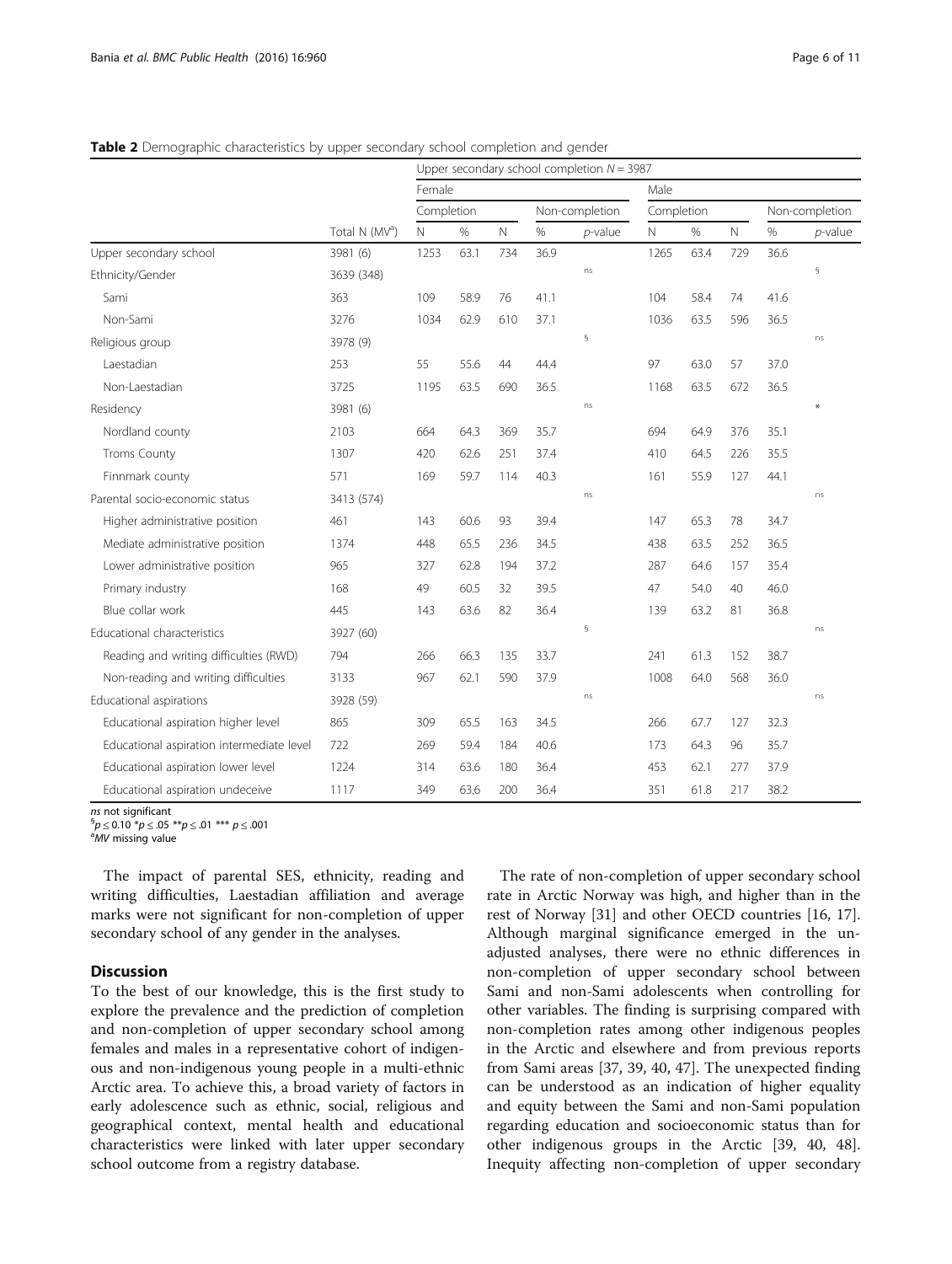<span id="page-6-0"></span>Table 3 Logistic regression analysis with non-completion of upper secondary school as dependent variable, by gender. Unadjusted (only one covariate), and fully adjusted with all the listed covariates included. Results (OR, 95 % CI) from MI analyses

| Non-completion of upper secondary school                 |                      |                         |                        |                         |  |  |  |  |  |
|----------------------------------------------------------|----------------------|-------------------------|------------------------|-------------------------|--|--|--|--|--|
| Covariate                                                | Female               |                         | Male                   |                         |  |  |  |  |  |
|                                                          | Unadjusted           | Fully adjusted          | Unadjusted             | Fully adjusted          |  |  |  |  |  |
| Socio demographic factors                                |                      |                         |                        |                         |  |  |  |  |  |
| Sámi ethnicity                                           | $1.21(0.89 - 1.65)$  | $1.09(0.78 - 1.53)$     | $1.25(0.91 - 1.72)$    | $1.08(0.76 - 1.54)$     |  |  |  |  |  |
| Laestadian affiliation                                   | $1.39(0.92 - 2.09)$  | $1.36(0.89 - 2.08)$     | $1.02(0.73 - 1.44)$    | $0.99(0.69 - 1.42)$     |  |  |  |  |  |
| Troms County <sup>a</sup>                                | $1.08(0.88 - 1.32)$  | $1.09(0.89 - 1.34)$     | $1.02(0.83 - 1.25)$    | $1.04(0.84 - 1.29)$     |  |  |  |  |  |
| Finnmark county <sup>a</sup>                             | $1.21(0.93 - 1.59)$  | 1.183(0.89-1.58)        | $1.46(1.12 - 1.90)$ ** | $1.42(1.06 - 1.90)^{*}$ |  |  |  |  |  |
| Parental SES medium administrative position <sup>b</sup> | $0.81(0.60 - 1.11)$  | $0.80(0.59 - 1.09)$     | $1.09(0.79 - 1.49)$    | $1.04(0.75 - 1.43)$     |  |  |  |  |  |
| Parental SES lower administrative position <sup>b</sup>  | $0.921(0.67 - 1.26)$ | $0.903(0.65 - 1.25)$    | $1.03(0.74 - 1.44)$    | $0.93(0.65 - 1.32)$     |  |  |  |  |  |
| Parental SES primary industry <sup>b</sup>               | $1.05(0.63 - 1.74)$  | $1.00(0.59 - 1.69)$     | $1.61(0.98 - 2.66)$    | $1.36(0.80 - 2.28)$     |  |  |  |  |  |
| Parental SES blue-collar workerb                         | $0.89(0.61 - 1.31)$  | $0.86(0.58 - 1.28)$     | $1.07(0.73 - 1.56)$    | $0.94(0.63 - 1.41)$     |  |  |  |  |  |
| Adolescent mental health factors                         |                      |                         |                        |                         |  |  |  |  |  |
| SDQ-peers                                                | $1.05(0.99 - 1.11)$  | $1.07(1.01 - 1.14)^{*}$ | $1.01(0.98 - 1.07)$    | $0.99(0.93 - 1.06)$     |  |  |  |  |  |
| SDQ-emotions                                             | $0.99(0.95 - 1.03)$  | $0.95(0.91 - 1.00)^*$   | $1.02(0.97 - 1.07)$    | $1.01(0.94 - 1.07)$     |  |  |  |  |  |
| SDQ-hyperactivity                                        | $1.02(0.98 - 1.06)$  | $1.03(0.98 - 1.09)$     | $1.02(0.97 - 1.06)$    | $0.98(0.93 - 1.04)$     |  |  |  |  |  |
| SDQ-conduct                                              | $1.01(0.95 - 1.08)$  | $0.99(0.93 - 1.08)$     | $1.03(0.98 - 1.09)$    | $1.01(0.94 - 1.08)$     |  |  |  |  |  |
| SDQ-prosocial                                            | $1.05(0.99 - 1.11)$  | $1.08(1.01 - 1.15)^*$   | $0.97(0.93 - 1.02)$    | $0.98(0.93 - 1.04)$     |  |  |  |  |  |
| SDQ-impact                                               | $1.03(0.97 - 1.10)$  | $1.04(0.97 - 1.12)$     | $1.11(1.01 - 1.21)^*$  | $1.11(1.01 - 1.23)^*$   |  |  |  |  |  |
| Educational factors                                      |                      |                         |                        |                         |  |  |  |  |  |
| Reading and writing difficulties (RWD)                   | $0.83(0.66 - 1.05)$  | $0.86(0.68 - 1.08)$     | $1.12(0.89 - 1.40)$    | $1.14(0.90 - 1.44)$     |  |  |  |  |  |
| Average mark                                             | $0.96(0.85 - 1.09)$  | $0.99(0.85 - 1.17)$     | $0.90(0.80 - 1.02)$    | $0.94(0.81 - 1.10)$     |  |  |  |  |  |
| Educational aspirations                                  |                      |                         |                        |                         |  |  |  |  |  |
| Educational aspiration lower level <sup>c</sup>          | $1.00(0.78 - 1.29)$  | $0.97(0.74 - 1.26)$     | $0.99(0.79 - 1.24)$    | $1.01(0.79 - 1.28)$     |  |  |  |  |  |
| Educational aspiration intermediate level <sup>c</sup>   | $1.19(0.92 - 1.54)$  | $1.20(0.93 - 1.56)$     | $0.90(0.66 - 1.21)$    | $0.93(0.68 - 1.27)$     |  |  |  |  |  |
| Educational aspiration higher level <sup>c</sup>         | $0.92(0.71 - 1.19)$  | $0.93(0.71 - 1.22)$     | $0.77(0.59 - 1.01)^9$  | $0.75(0.56 - 1.01)^9$   |  |  |  |  |  |

SDQ Strengths and Difficulties Questionnaire, RWD Reading–and writing difficulties

 ${}^{6}p$   $\leq$  0.10  $*$   $p$   $\leq$  .05  $**$   $p$   $\leq$  .01  $***$   $p$   $\leq$  .001

Reference groups:

<sup>a</sup>Nordland county

b Parental SES- Higher administrative position

c Educational aspirations undecided

school in this study seems to be more associated with the regional context affecting all ethnic groups equally than it is associated with ethnicity.

In contrast to our hypotheses and findings from other studies, no gender difference occurred in prevalence [[16, 17,](#page-9-0) [40\]](#page-10-0). However, the present study showed different patterns of non-completion predictors between males and females, and these need to be taken into consideration [[3, 15\]](#page-9-0). The most prominent finding among males in this registry study is the impact of residency on non-completion of upper secondary school in the northernmost and most sparsely populated county, Finnmark. Rural students and their educational performance is an important topic in educational research worldwide [\[36](#page-9-0), [47](#page-10-0), [49](#page-10-0), [50](#page-10-0)]. The term opportunity structure, developed by Cloward and Ohlin [[51\]](#page-10-0) is a key concept in understanding that different contexts constitute different opportunity structures. Examples of such opportunities, or lack of such, are geographical closeness to educational institutions and range of study programmes, as well as access to labour markets. Knowledge of the local opportunity structure must be known and acknowledged by individuals to be able to understand and explain empirical findings in a specific context [\[36\]](#page-9-0). Green and Corbett [\[49](#page-10-0)] found that place of residency is important in educational attainment and influences completion and non-completion of upper secondary school, where remoteness can contribute towards a lower completion rate. The place of residency is relevant in sparsely populated Arctic Norway. Great geographical distances, small communities and the periodic lack of, or high turnover, of trained teachers are more prevalent factors. School facilities at the upper secondary level are lacking in many municipalities,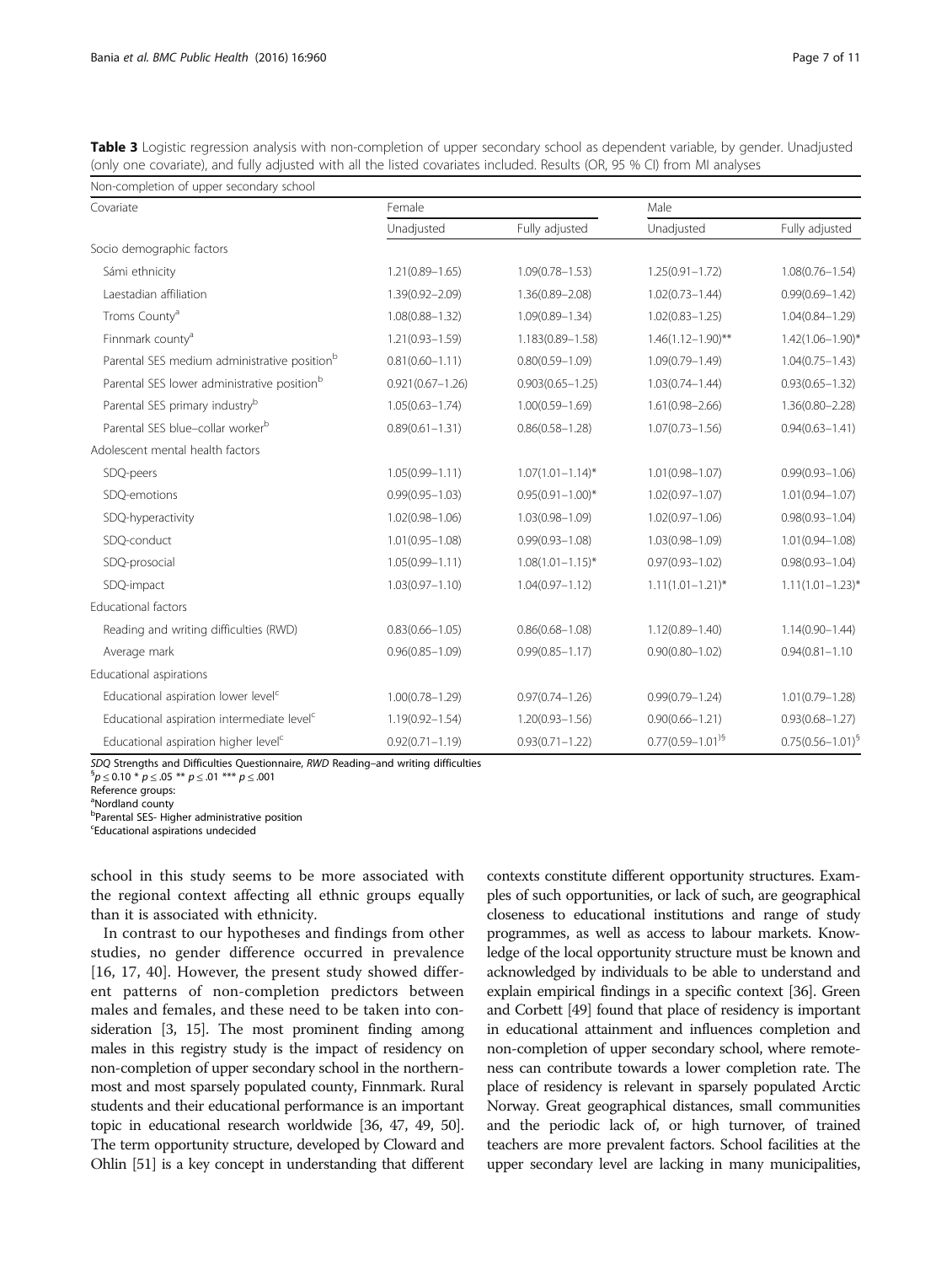particularly in Finnmark county. Students therefore have to commute long distances to their schools and must live away from their families. This living condition entails limited parental support and involvement and less social control. Deviant peer support or health risk behaviour such as substance abuse can also be a risk when there is less social control and may contribute towards lowering the adolescent's motivation [\[8, 13](#page-9-0), [15, 18](#page-9-0)]. All these factors involving a lack of support and control can contribute to non-completion of upper secondary school. Smaller schools are noted for a limited number of study programme options and smaller classes with few peers. In addition, the anxiety that various study programmes or programme durations may be curtailed can also contribute to an atmosphere of uncertainty for the youngsters and may be a factor in lowering motivation to complete educational programmes [\[52](#page-10-0)]. The geographical context and the rough climate can make it less attractive for the most qualified teachers to apply for work in the remote Arctic north. These are factors that may indirectly influence the students through less support, reduced involvement and limited motivation from the teachers, and thus lead to noncompletion. The reasons why this occurred for males, and not for females, are not clear. One explanation may lie in the fact that males develop and mature later in adolescence [[53](#page-10-0), [54](#page-10-0)] and are therefore in greater need of parental support and role models [\[41, 42\]](#page-10-0); another is the fact that young males frequently have access to employment and income in a primary industry, either reindeer herding or the fishing industry, through family entitlements or community networks. The theoretical understanding of the gender-specific phenomenon has been thoroughly explained in other studies. This includes the terms presented by Kao & Tiendas [\[55](#page-10-0)]: blocked opportunity, oppositional identity and status attainment, referring to lack of, or lacking access to social mobility, or rejection of rational choices in understanding educational aspirations of minority youths [[8](#page-9-0)]. Some of these mechanisms may be relevant for understanding upper secondary school outcome among young adolescents in this study, not in an ethnic but in a gender perspective.

The second finding among males in this study showed that functional impairment due to mental health strains is associated with non-completion, rather than the level of mental health symptoms as shown among females. Maintaining everyday life with friends, family and school and reducing stress seem to be crucial for well-being and coping for males, while reducing symptoms of mental health problems are more crucial for females.

Studies have revealed that higher parental SES and higher average marks are associated with a higher level of educational aspiration, including among males [\[8](#page-9-0)]. This study has shown marginal significance when controlling for other variables, higher-level educational aspirations hinder non-completion of upper secondary school among males.

The present study revealed that non-completion of upper secondary school in females was associated with various mental health problems in lower secondary school, supported by studies showing that females with emotional symptoms are less likely of not completing upper secondary school. [[7, 14\]](#page-9-0). Previous studies of educational aspirations revealed that negative peer support is a significant factor in both higher and lower educational aspirations [[8\]](#page-9-0), and a predictor of lower educational attainment [\[13](#page-9-0)] but also work exclusion [[56](#page-10-0), [57](#page-10-0)]. Females with few or no friends may more easily drop out of school because they lack a social network [\[58](#page-10-0)]. Lack of social cohesion in a larger social network among females is also a predictor of depression and thereby non-completion [[3](#page-9-0)]. The personal awareness of the adolescent must be related not only to the number of friends [[59\]](#page-10-0) but also the social cohesion, frequency and ties within the social network influencing the friendships [[58\]](#page-10-0). Emotional well-being and friendship are shown to be associated, but emotional symptoms also occur irre-spective of social cohesion [\[12\]](#page-9-0).

The gender-specific findings among females that peer problems and more pro-social behaviour are significant for non-completion of upper secondary school should encourage more focus on young females with social problems and extensive social engagement. The social problems and social engagement can reduce their potential to complete school [[9, 10\]](#page-9-0) and later pursue employment opportunities, personal well-being and better health [[1](#page-9-0)]. Females with emotional problems, such as anxiety and depression, are troubled mentally, and still manage to stay in school and complete upper secondary school [\[7, 14\]](#page-9-0).

Laestadian affiliation with its abstinence norms and conservative moral ethics did not increase the rate of completion of upper secondary school. Our finding may reflect a younger adolescent population with fewer harmful behaviour patterns that are identified as risk factors in other studies, such as smoking [\[10](#page-9-0)], substance use [[7](#page-9-0), [14\]](#page-9-0), school absenteeism [\[10](#page-9-0)], along with early sexual activity and teenage pregnancy [[1\]](#page-9-0).

In contrast to previous studies, we found no significant association between non-completion and reading and writing difficulties in lower secondary school [\[10\]](#page-9-0) or average marks [\[15\]](#page-9-0), showing that these factors did not represent a challenge for non-completion of upper secondary school among Arctic young people.

When one adjusts for potential confounders in a regression analysis, the effect usually decreases. For some of the analyses in Table [3](#page-6-0), notably adolescent mental health factors for females, the effects increase somewhat in the fully adjusted model. This phenomenon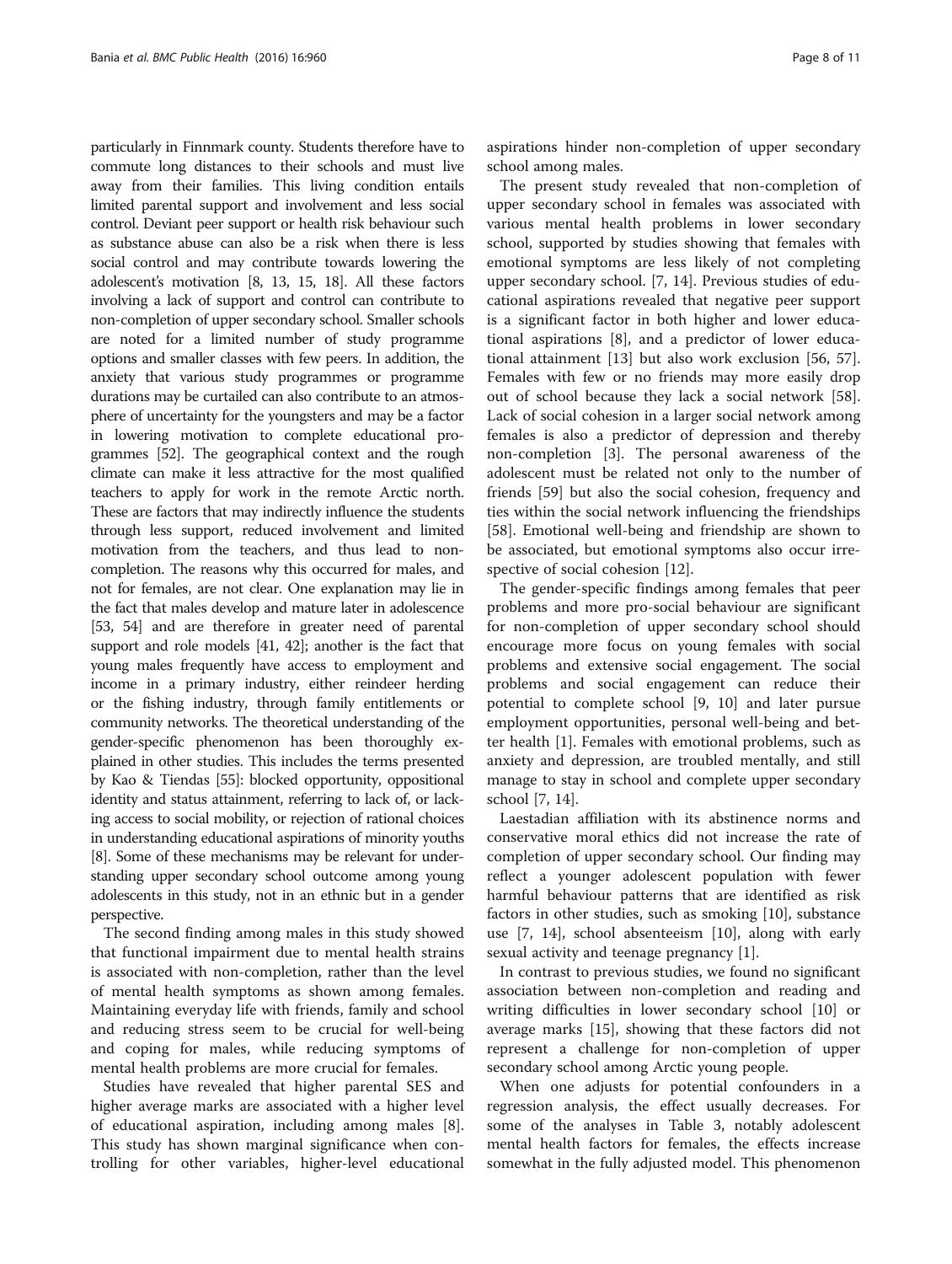can occur in observational studies, and is plausibly caused by one or more covariates acting partly as suppressors [\[60\]](#page-10-0). The widths of the confidence intervals remain about the same in the unadjusted and adjusted analyses, and the sample size is large compared to the number of covariates, so there are no indications of mathematical instability in the analyses.

#### Strengths and limitations

The main strength of this study is the linkage of an unselected population-based study to registry data on education development and result, which makes it possible to study predictors of education completion in upper secondary school. The cross-sectional NAAHS study had a high participation rate, equal gender distribution and a representative sample of indigenous Sami.

Reliability and validity of brief scales, as SDQ, may be questioned [[61, 62\]](#page-10-0). Cronbach's alpha was applied as a measure of internal consistency reliability, with a value of .70 or more considered reliable. The Peer Problem Scale (SDQ-peer) had lower value, while subscales such as the Emotional Symptoms Scale (SDQ-emotions), the Pro-Social Behavior Scale (SDQ-pro-social), and the SDQ-Impact Scale (SDQ-impact) could be considered reliable. The validity of SDQ-peer as a psychometric tool is also questioned for certain ethnic groups of children by the lack of sociocultural sensitivity. Williamson et al. [[63\]](#page-10-0) exemplifies the poor fit by the lack of questions of connection to extended family, ethnic identity as well as the impact and experience of racism.

Parental socio-economic status was measured by occupation, which can be an unclear predictor. The strength is that occupations can reflect the income level to some degree, but the negative counter side is lacking knowledge of educational level.

The NAAHS data were collected 4–6 years before the outcome data in NUDB, which limited the possibility of examining the development of the predictors in late lower secondary school and during upper secondary school. Future surveys should use a longitudinal followup design to examine the development of predictors during upper secondary school.

The NAAHS survey was conducted during school hours, and in a classroom setting. The physical setting may have affected the response due to selection bias.

The National Education Data base (NUDB) is a high quality national registry database for education, which includes information and outcomes pertaining to all aspects of education, from primary school to higher education. The outcome variable is therefore considered reliable.

## Conclusion

Arctic Norway has equal or even greater challenges with non-completion of upper secondary school as other

capitalized areas. Surprisingly, most traditional explanatory factors did not predict non-completion in this study.

Female predictors for non-completion of upper secondary school were related to social dysfunction and emotional problems, but with opposite impact. As more peer problems and extensive pro-social behavior were risk factors for non-completion, female non-completion was reduced by emotional symptoms.

Males in the remote areas were more likely not to complete upper secondary school, as were the males having problems functioning in daily life due to mental health problems.

The gender differences found in this study emphasize the need for gender-specific interventions in preventing non-completion of upper secondary school. There is a need to recognize and treat social problems in young females. Enhancing parents' and teachers' ability to detect symptoms and problems, along with provision of low-threshold health services, starting already in primary school, can be effective means. Young males from remote areas and those who struggle in early adolescence with functional impairment due to mental health problems need early interventions in lower secondary school. Education, mental health and social inclusion are prominent factors for future employment, income and independent living for young people. Future research should focus more on gender-specific patterns of risk and protective factors.

#### Abbreviations

ADHD: Attention deficit hyperactivity disorder; CC: Complete case; MI: Multiple imputations; MV: Missing values; NAAHS: The Norwegian Arctic Adolescent Health Study; NUDB: National Education Database; OECD: Organization for Economic Co-operation and Development; RWD: Reading –and writing difficulties; SDQ: Strength and difficulties questionnaire; SES: Socio-economic status

#### Acknowledgements

The data collection was conducted and funded by the Centre of Sami Health Research/University of Tromsoe, The Arctic University of Norway and the Norwegian Institute of Public Health in collaboration. Registry data was recoded for research purpose with substantial contributions from senior engineer Kyrre Svarva, Norwegian University of Science and Technology (NTNU), Trondheim.

#### Funding

The work was funded by the SpareBank 1 Nord-Norge Donations Fund and the Sami Norwegian National Advisory Unit on Mental Health and Substance Use (SANKS), in addition to the Department of Clinical Medicine, University of Tromsoe, The Arctic University of Norway. The researchers were independent of the funding bodies.

#### Availability of data and materials

The data that support the findings of this study are available from University of Tromsø, The Arctic University of Norway by projectmanager (SK), but restrictions apply to the availability of these data, which were used under licence for the current study, and so are not publicly available. Data are however available from the authors upon reasonable request and with permission of projectmanager (SK).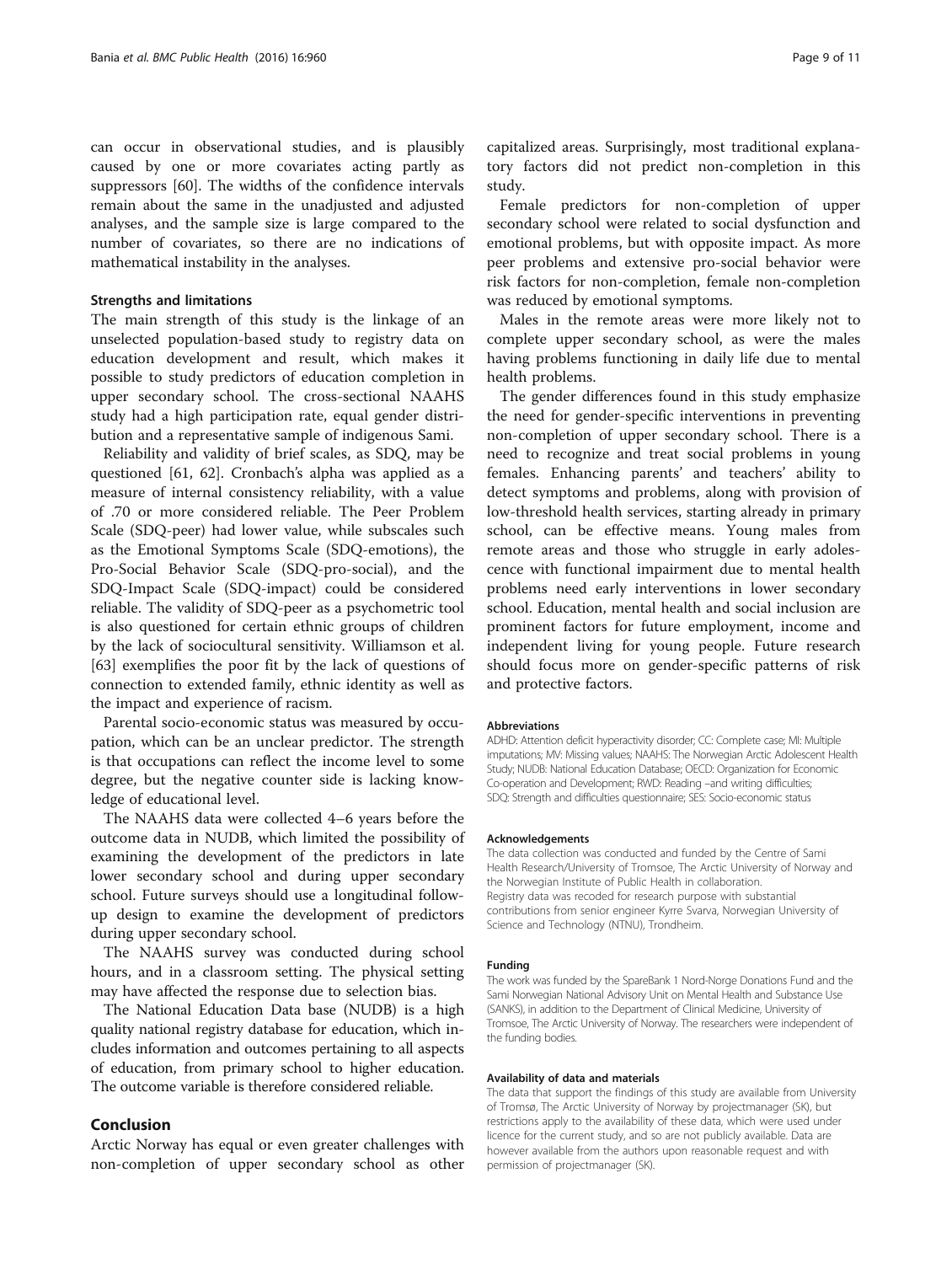### <span id="page-9-0"></span>Authors' contributions

EVB participated in the literature review, in developing and generating hypotheses, recoding registry data and perform the statistical analyses, as well as drafting the manuscript. SL participated in the statistical analysis, considering strengths and limitations of methods. SK has been the project manager of the Norwegian Arctic Adolescent Health Study, being responsible for the content of the questionnaire and the data collection. SK has supervised all processes of drafting the manuscript. All authors have read and approved the final manuscript.

#### Competing interests

The authors declare that they have no competing interests.

#### Consent for publication

Not applicable.

#### Ethics approval and consent to participate

The study was approved by the Regional Committee for Medical and Health Research Ethics, reference number 18/2003 and 2012/1381. The adolescents had to provide written consent for later follow-up studies including linkage to registry data, and their parents were given written information about the study.

#### Author details

<sup>1</sup>Department of Clinical Medicine, Faculty of Health Sciences, University of Tromsoe; The Arctic University of Norway, N-9037 Tromsoe, Norway. <sup>2</sup>Faculty of Medicine, Regional Centre for Child and Youth Mental Health and Child Welfare, (RKBU Central Norway), Norwegian University of Science and Technology (NTNU), N-7491 Trondheim, Norway. <sup>3</sup>Department of Child and Adolescent Psychiatry, Division of Child and Adolescent Health, University Hospital North Norway, N-9038 Tromsoe, Norway.

#### Received: 23 December 2015 Accepted: 6 September 2016 Published online: 13 September 2016

#### References

- 1. Freudenberg N, Ruglis J. Peer reviewed: Reframing school dropout as a public health issue. Prev Chronic Dis. 2007;4(4).
- 2. Polidano C, Hanel B, Buddelmeyer H. Explaining the SES school completion gap. 2012.
- 3. Esch P, Bocquet V, Pull C, Couffignal S, Lehnert T, Graas M, et al. The downward spiral of mental disorders and educational attainment: a systematic review on early school leaving. BMC Psychiatry. 2014;14(1):237.
- 4. Christofides LN, Hoy M, Milla J, Stengos T. Grades, aspirations and post-secondary education outcomes. Discussion Paper Series. Forschungsinstitut zur Zukunft der Arbeit; 2012.
- 5. Daniel SS, Walsh AK, Goldston DB, Arnold EM, Reboussin BA, Wood FB. Suicidality, school dropout, and reading problems among adolescents. J Learn Disabil. 2006;39(6):507–14.
- 6. Sæle RG, Sørlie T, Nergård-Nilssen T, Ottosen KO, Goll CB, Friborg O. Demographic and psychological predictors of Grade Point Average (GPA) in North-Norway: A particular analysis of cognitive/school-related and literacy problems. Educational Psychology. 2015 (ahead-of-print):1–22.
- Sagatun A, Heyerdahl S, Wentzel-Larsen T, Lien L. Mental health problems in the 10th grade and non-completion of upper secondary school: the mediating role of grades in a population-based longitudinal study. BMC Public Health. 2014;14(1):16.
- Bania EV, Eckhoff C, Kvernmo S. The influence of mental health, psychosocial factors and educational skills on educational aspirations among indigenous Sámi and nonindigenous adolescents in the Arctic Scandinavian. J Child Adolescent Psychiatr Psychol. 2015;3(3):169–79.
- 9. Heetman I, Bosma H, Kuiper G, Feron F. Preventive healthcare surveillance can detect emerging behavioural problems that are related to later school dropouts. Acta Paediatr. 2015;104(1):e27–31.
- 10. Theunissen M-J, Bosma H, Verdonk P, Feron F. Why wait? early determinants of school dropout in preventive pediatric primary care. PLoS One. 2015;10(11):e0142315.
- 11. Kantomaa M, Tammelin T, Demakakos P, Ebeling H, Taanila A. Physical activity, emotional and behavioural problems, maternal education and self-reported educational performance of adolescents. Health Educ Res. 2009:cyp048.
- 12. Quiroga CV, Janosz M, Bisset S, Morin AJ. Early adolescent depression symptoms and school dropout: mediating processes involving self-reported academic competence and achievement. J Educ Psychol. 2013;105(2):552.
- 13. Theunissen M-J, de Man I, Verdonk P, Bosma H, Feron F. Are Barbie and Ken too cool for school? A case-control study on the relation between gender and dropout. The European Journal of Public Health. 2014:cku097.
- 14. Breslau J, Miller E, Joanie Chung WJ, Schweitzer JB. Childhood and adolescent onset psychiatric disorders, substance use, and failure to graduate high school on time. J Psychiatr Res. 2011;45(3):295–301.
- 15. Newcomb MD, Abbott RD, Catalano RF, Hawkins JD, Battin-Pearson S, Hill K. Mediational and deviance theories of late high school failure: process roles of structural strains, academic competence, and general versus specific problem behavior. J Couns Psychol. 2002;49(2):172.
- 16. OECD. "Indicator A2: How many students are expected to complete upper secondary education?" OECD Indicators. Education at a Glance 2014. OECD Publishing; 2014.
- 17. Valle RC, Normandeau S, Gonzalez GR. Education at a glance interim report: update of employment and educational attainment indicators. 2015.
- 18. Battin-Pearson S, Newcomb MD, Abbott RD, Hill KG, Catalano RF, Hawkins JD. Predictors of early high school dropout: a test of five theories. J Educ Psychol. 2000;92(3):568.
- 19. Casillas A, Robbins S, Allen J, Kuo Y-L, Hanson MA, Schmeiser C. Predicting early academic failure in high school from prior academic achievement, psychosocial characteristics, and behavior. J Educ Psychol. 2012;104(2):407.
- 20. Pomerantz EM, Altermatt ER, Saxon JL. Making the grade but feeling distressed: gender differences in academic performance and internal distress. J Educ Psychol. 2002;94(2):396.
- 21. Backe-Hansen E, Walhovd KB, Huang L. Kjønnsforskjeller i skoleprestasjoner NOVA Rapport. 2014;5/2014.
- Rumberger R, Lim SA. Why students drop out of school: A review of 25 years of research. Santa Barbara, CA: California Dropout Research Project Report. 2008;15:1–130.
- 23. Snowling MJ, Hulme C. Interventions for children's language and literacy difficulties. Int J Lang Commun Disord. 2012;47(1):27–34.
- 24. Desforges C, Abouchaar A. The impact of parental involvement, parental support and family education on pupil achievements and adjustment: a literature review. 2003. Research report.
- 25. Walpole M. Socioeconomic status and college: how SES affects college experiences and outcomes. Rev High Educ. 2003;27(1):45–73.
- 26. Jimerson S, Egeland B, Sroufe LA, Carlson B. A prospective longitudinal study of high school dropouts examining multiple predictors across development. J Sch Psychol. 2000;38(6):525–49.
- 27. Vander Stoep A, Weiss NS, Kuo ES, Cheney D, Cohen P. What proportion of failure to complete secondary school in the US population is attributable to adolescent psychiatric disorder? J Behavioral Health Services Res. 2003;30(1):119–24.
- 28. Rumberger RW. Why students drop out of school and what can be done. 2001.
- 29. Helme S, Lamb S. Closing the School Completion Gap for Indigenous Students. Resource Sheet No. 6. Australian Institute of Health and Welfare; 2011.
- 30. Byrhagen K, Falch T, Strøm B. Frafall i videregående opplæring:betydningen av grunnskolekarakterer, studieretninger og fylke. SØF-rapport nr 08/06. 2006.
- 31.<http://www.ssb.no>. 2004–2014. 32. Troens Bekjennere EØ. Kontinuitet og endring i en læstadiansk menighet: Hovedoppgave i sosialantropologi. Universitet i Tromsø. 1998.
- 33. Leganger-Krogstad H. The religious dimension of intercultural education: contributions to a contextual understanding. LIT Verlag Münster; 2011
- 34. Spein AR. Substance use among young indigenous Sami–a summary of findings from the North Norwegian Youth Study. Int J Circumpolar Health. 2008;67(1).
- 35. Spein AR, Melhus M, Kristiansen RE, Kvernmo SE. The influence of religious factors on drinking behavior among young indigenous Sami and non-Sami peers in northern Norway. J Relig Health. 2011;50(4):1024–39.
- 36. Bæck U-DK. Rural Location and Academic Success—Remarks on Research, Contextualisation and Methodology. Scandinavian Journal of Educational Research. 2015 (ahead-of-print):1–14.
- 37. Richards J. Dropouts: The Achilles' Heel of Canada's High-School System. Commentary-CD Howe Institute. 2009 (298):0\_1.
- 38. Mendelson M. Improving education on reserves: a first nations education authority act: Caledon institute of social policy Ottawa. 2008.
- 39. Faircloth SC, Tippeconnic III JW. The dropout/graduation crisis among American Indian and Alaska native students. 2010.